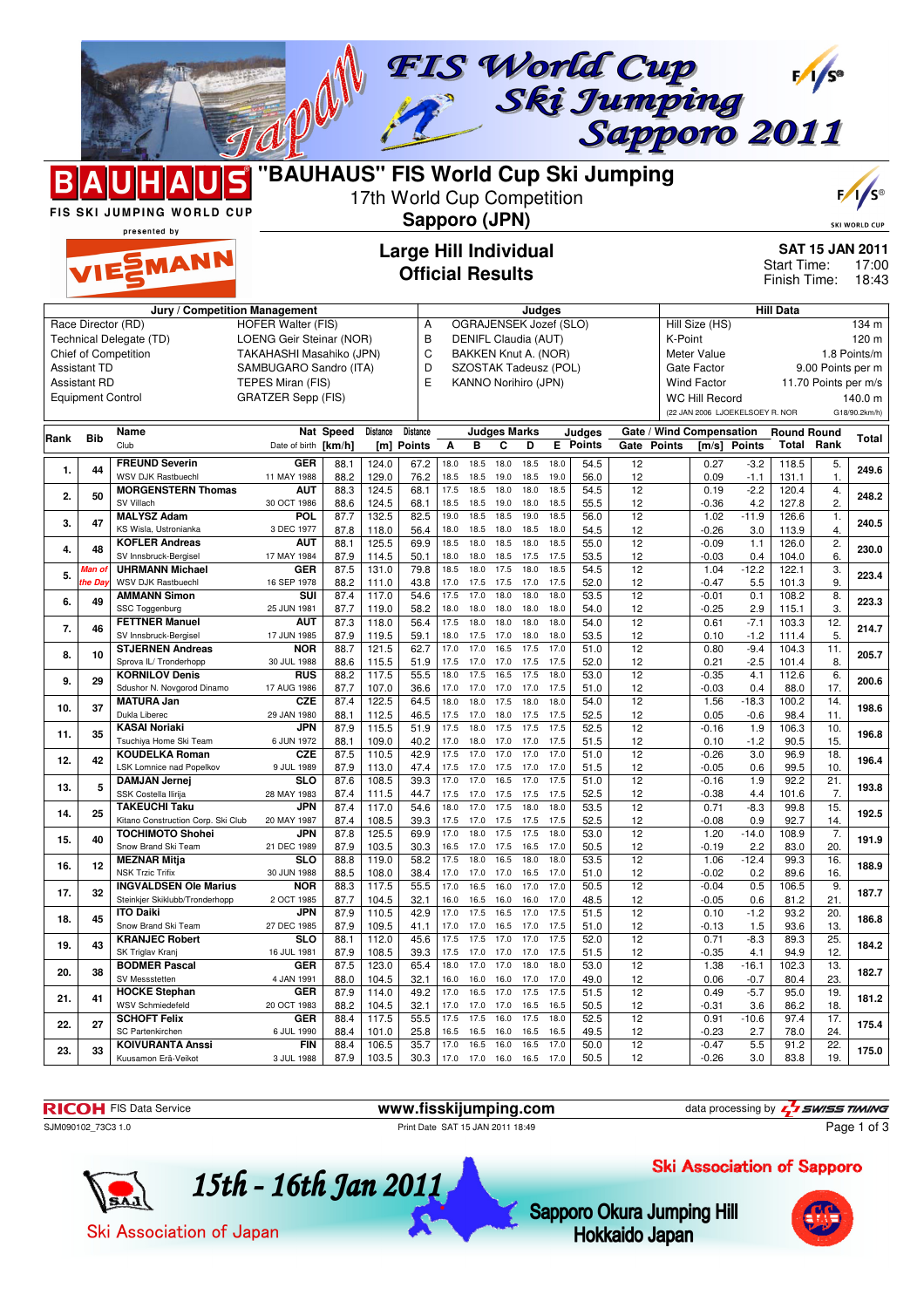

MANN



## 17th World Cup Competition

# $\mathbf{F}/$

SKI WORLD CU

FIS SKI JUMPING WORLD CUP presented by

### **Sapporo (JPN) Large Hill Individual Official Results**

**SAT 15 JAN 2011** Start Time: 17:00

Finish Time: 18:43

|      |                         | Name                                                  |                           | Nat Speed    | Distance      | Distance       |              |              | <b>Judges Marks</b> |              |              | Judges        | Gate / Wind Compensation |                 |                | <b>Round Round</b> |                 |       |
|------|-------------------------|-------------------------------------------------------|---------------------------|--------------|---------------|----------------|--------------|--------------|---------------------|--------------|--------------|---------------|--------------------------|-----------------|----------------|--------------------|-----------------|-------|
| Rank | Bib                     | Club                                                  | Date of birth             | [km/h]       | [m]           | <b>Points</b>  | A            | в            | С                   | D            | E            | <b>Points</b> | Gate Points              | [m/s]           | <b>Points</b>  | Total              | Rank            | Total |
|      |                         | <b>FREITAG Richard</b>                                | <b>GER</b>                | 87.5         | 111.5         | 44.7           | 17.0         | 17.0         | 16.5                | 17.0         | 17.0         | 51.0          | 12                       | 0.77            | $-9.0$         | 86.7               | 27.             |       |
| 24.  | 36                      | SG Nickelhuette Aue                                   | 14 AUG 1991               | 87.5         | 100.5         | 24.9           | 16.5         | 16.5         | 16.0                | 16.5         | 16.5         | 49.5          | 12                       | $-0.52$         | 6.1            | 80.5               | 22.             | 167.2 |
| 25.  | 24                      | <b>HLAVA Lukas</b>                                    | <b>CZE</b>                | 87.9         | 110.5         | 42.9           | 17.5         | 17.0         | 17.0                | 17.0         | 17.5         | 51.5          | $\overline{12}$          | 0.66            | $-7.7$         | 86.7               | 27.             | 163.9 |
|      |                         | Dukla Liberec                                         | 10 SEP 1984               | 88.0         | 96.0          | 16.8           | 17.0         | 17.0         | 16.5                | 16.5         | 16.5         | 50.0          | 12                       | $-0.89$         | 10.4           | 77.2               | 25.             |       |
| 26.  | 28                      | <b>HAYBOECK Michael</b>                               | <b>AUT</b>                | 87.9         | 113.5         | 48.3           | 17.5         | 17.5         | 16.5                | 17.5         | 17.0         | 52.0          | 12                       | 1.01            | $-11.8$        | 88.5               | 26.             | 162.7 |
|      |                         | <b>UVB Hinzenbach</b><br><b>YUMOTO Fumihisa</b>       | 5 MAR 1991<br>JPN         | 87.5<br>87.6 | 99.0<br>110.0 | 22.2<br>42.0   | 17.0<br>17.5 | 17.0<br>17.5 | 16.5<br>17.5        | 16.5<br>17.0 | 17.0<br>17.5 | 50.5<br>52.5  | 12<br>12                 | $-0.13$<br>0.31 | 1.5<br>$-3.6$  | 74.2<br>90.9       | 26.<br>23.      |       |
| 27.  | 23                      | Tokyo Biso Group Ski Team                             | 23 APR 1984               | 87.5         | 94.5          | 14.1           | 15.0         | 15.0         | 14.0                | 15.0         | 15.0         | 45.0          | 12                       | $-0.45$         | 5.3            | 64.4               | 27.             | 155.3 |
|      |                         | <b>BOYD-CLOWES Mackenzie</b>                          | CAN                       | 88.3         | 112.5         | 46.5           | 17.0         | 17.0         | 16.5                | 17.5         | 17.5         | 51.5          | 12                       | 1.01            | $-11.8$        | 86.2               | 29.             |       |
| 28.  | 11                      | Altius Nordic Ski Club                                | 13 JUL 1991               | 87.9         | 94.0          | 13.2           | 16.5         | 16.5         | 15.0                | 16.0         | 15.5         | 48.0          | 12                       | $-0.25$         | 2.9            | 64.1               | 28.             | 150.3 |
| 29.  | 18                      | <b>GANGNES Kenneth</b>                                | <b>NOR</b>                | 88.5         | 111.5         | 44.7           | 17.0         | 16.0         | 16.5                | 17.5         | 17.0         | 50.5          | 12                       | 0.39            | $-4.6$         | 90.6               | 24.             | 147.5 |
|      |                         | Kolbu Kameratene                                      | 15 MAY 1989               | 88.3         | 91.0          | 7.8            | 16.0         | 16.0         | 16.5                | 16.0         | 16.0         | 48.0          | 12                       | $-0.09$         | 1.1            | 56.9               | 29.             |       |
| 30.  | 17                      | <b>OLLI Harri</b><br>Ounasvaaran Hiihtoseura          | <b>FIN</b><br>15 JAN 1985 | 88.3<br>87.7 | 113.5<br>84.0 | 48.3<br>$-4.8$ | 17.0<br>15.5 | 16.5<br>16.0 | 16.0<br>15.0        | 17.5<br>16.0 | 17.0<br>15.0 | 50.5<br>46.5  | $\overline{12}$<br>12    | 1.09<br>$-0.11$ | $-12.8$<br>1.3 | 86.0<br>43.0       | 30.<br>30.      | 129.0 |
|      |                         |                                                       |                           |              |               |                |              |              |                     |              |              |               |                          |                 |                |                    |                 |       |
|      |                         | not qualified for final round                         |                           |              |               |                |              |              |                     |              |              |               |                          |                 |                |                    |                 |       |
| 31.  | 16                      | <b>ZYLA Piotr</b>                                     | POL                       | 87.9         | 113.0         | 47.4           | 17.0         | 16.5         | 16.5                | 17.5         | 17.0         | 50.5          | 12                       | 1.23            | $-14.4$        | 83.5               | 31.             | 83.5  |
|      |                         | KS Wisla Ustronianka                                  | 16 JAN 1987               |              |               |                |              |              |                     |              |              |               |                          |                 |                |                    |                 |       |
| 32.  | 15                      | <b>VASSILIEV Dimitry</b>                              | <b>RUS</b>                | 88.6         | 114.0         | 49.2           | 17.5         | 16.5         | 16.0                | 17.5         | 17.0         | 51.0          | 12                       | 1.51            | $-17.7$        | 82.5               | 32.             | 82.5  |
|      |                         | CSK/Lokomotiva UFA<br><b>FRENETTE Peter</b>           | 26 DEC 1979<br><b>USA</b> | 88.0         | 108.5         | 39.3           | 17.0         | 16.5         | 16.0                | 17.0         | 17.5         | 50.5          | 12                       | 0.64            | $-7.5$         | 82.3               | 33.             |       |
| 33.  | 13                      | New York Ski Ed Foundation                            | 24 FEB 1992               |              |               |                |              |              |                     |              |              |               |                          |                 |                |                    |                 | 82.3  |
|      |                         | <b>KRAMARSIC Matic</b>                                | <b>SLO</b>                | 88.1         | 108.5         | 39.3           | 17.0         | 17.0         | 17.0                | 17.0         | 17.0         | 51.0          | 12                       | 0.72            | $-8.4$         | 81.9               | 34.             |       |
| 34.  | 14                      | SSK Costella Ilirija                                  | 2 FEB 1990                |              |               |                |              |              |                     |              |              |               |                          |                 |                |                    |                 | 81.9  |
| 35.  | 34                      | <b>THURNBICHLER Stefan</b>                            | <b>AUT</b>                | 88.2         | 99.0          | 22.2           | 16.5         | 16.0         | 16.0                | 16.5         | 16.5         | 49.0          | $\overline{12}$          | $-0.69$         | 8.1            | 79.3               | $\overline{35}$ | 79.3  |
|      |                         | Kitzbueheler Ski Club                                 | 2 MAR 1984                |              |               |                |              |              |                     |              |              |               |                          |                 |                |                    |                 |       |
| 36.  | 21                      | <b>SKLETT Vegard-Haukoe</b><br>Grong IL / Tronderhopp | <b>NOR</b><br>10 FEB 1986 | 87.8         | 97.5          | 19.5           | 15.5         | 15.5         | 15.0                | 16.0         | 16.5         | 47.0          | 12                       | $-0.76$         | 8.9            | 75.4               | 36.             | 75.4  |
|      |                         | <b>SLIZ Rafal</b>                                     | <b>POL</b>                | 87.8         | 101.0         | 25.8           | 16.0         | 16.0         | 15.5                | 16.5         | 17.0         | 48.5          | 12                       | $-0.07$         | 0.8            | 75.1               | 37.             |       |
| 37.  | 9                       | <b>AZS AWF Katowice</b>                               | 11 JUL 1983               |              |               |                |              |              |                     |              |              |               |                          |                 |                |                    |                 | 75.1  |
| 38.  | 8                       | de LEEUW Yukon                                        | CAN                       | 87.7         | 104.0         | 31.2           | 16.5         | 16.0         | 16.0                | 16.5         | 16.5         | 49.0          | 12                       | 0.55            | $-6.4$         | 73.8               | 38.             | 73.8  |
|      |                         | Altius Nordic ski Club                                | 21 APR 1993               |              |               |                |              |              |                     |              |              |               |                          |                 |                |                    |                 |       |
| 39.  | 22                      | <b>ELVERUM SORSELL Kim Rene</b>                       | <b>NOR</b>                | 88.3         | 93.5          | 12.3           | 16.0         | 16.0         | 16.0                | 16.0         | 16.5         | 48.0          | 12                       | $-1.03$         | 12.1           | 72.4               | 39.             | 72.4  |
|      |                         | Ullensaker Skiklubb<br><b>KOT Maciej</b>              | 6 OCT 1988<br><b>POL</b>  | 87.0         | 106.0         | 34.8           | 17.0         | 16.0         | 16.0                | 16.5         | 17.0         | 49.5          | $\overline{12}$          | 1.13            | $-13.2$        | 71.1               | 40.             |       |
| 40.  | 6                       | AZS AWF Krak Z-ne                                     | 9 JUN 1991                |              |               |                |              |              |                     |              |              |               |                          |                 |                |                    |                 | 71.1  |
|      |                         | <b>YAMADA Hiroki</b>                                  | <b>JPN</b>                | 87.7         | 107.5         | 37.5           | 17.0         | 17.0         | 16.0                | 16.5         | 17.5         | 50.5          | $\overline{12}$          | 1.48            | $-17.3$        | 70.7               | 41.             |       |
| 41.  | 1                       | Nagano City Ski Club                                  | 19 MAY 1982               |              |               |                |              |              |                     |              |              |               |                          |                 |                |                    |                 | 70.7  |
| 42.  | 26                      | <b>MORASSI Andrea</b>                                 | <b>ITA</b>                | 87.6         | 97.0          | 18.6           | 16.5         | 16.5         | 15.5                | 16.0         | 16.5         | 49.0          | 12                       | $-0.06$         | 0.7            | 68.3               | 42.             | 68.3  |
|      |                         | C.S. Forestale                                        | 30 AUG 1988               |              |               |                |              |              |                     |              |              |               |                          |                 |                |                    |                 |       |
| 43.  | $\overline{\mathbf{2}}$ | <b>TAKAYANAGI Taro</b><br>Nippon Kucho                | <b>JPN</b><br>2 JUN 1982  | 87.7         | 95.0          | 15.0           | 16.0         | 16.5         | 16.0                | 16.0         | 16.5         | 48.5          | 12                       | $-0.09$         | 1.1            | 64.6               | 43.             | 64.6  |
|      |                         | <b>SEDLAK Borek</b>                                   | <b>CZE</b>                | 88.0         | 91.5          | 8.7            | 15.0         | 16.0         | 15.5                | 16.0         | 16.0         | 47.5          | 12                       | $-0.36$         | 4.2            | 60.4               | 44.             |       |
| 44.  | 31                      | Dukla Liberec                                         | 15 JUN 1981               |              |               |                |              |              |                     |              |              |               |                          |                 |                |                    |                 | 60.4  |
| 45.  | 30                      | <b>MUOTKA OIII</b>                                    | <b>FIN</b>                | 87.8         | 94.5          | 14.1           | 16.0         | 16.0         | 15.5                | 16.0         | 16.0         | 48.0          | 12                       | 0.28            | $-3.3$         | 58.8               | 45.             | 58.8  |
|      |                         | Ounasvaaran Hiihtoseura                               | 14 JUL 1988               |              |               |                |              |              |                     |              |              |               |                          |                 |                |                    |                 |       |
| 46.  | 4                       | <b>WATASE Yuta</b>                                    | <b>JPN</b>                | 87.9         | 94.5          | 14.1           | 16.0         | 16.0         | 16.0                | 16.0         | 16.5         | 48.0          | $\overline{12}$          | 0.38            | $-4.4$         | 57.7               | 46.             | 57.7  |
|      |                         | Snow Brand Ski Team<br><b>FUNAKI Kazuvoshi</b>        | 8 AUG 1982<br>JPN         | 87.7         | 92.5          | 10.5           | 16.0         | 17.0         | 17.0                | 16.5         | 16.5         | 50.0          | 12                       | 0.33            | $-3.9$         | 56.6               | 47.             |       |
| 47.  | 3                       | FIT Ski                                               | 27 APR 1975               |              |               |                |              |              |                     |              |              |               |                          |                 |                |                    |                 | 56.6  |
|      |                         | <b>CHERVYAKOV Georgiy</b>                             | <b>RUS</b>                | 87.8         | 89.5          | 5.1            | 16.0         | 16.0         | 16.0                | 16.0         | 16.0         | 48.0          | 12                       | 0.16            | $-1.9$         | 51.2               | 48.             |       |
| 48.  | $\overline{7}$          | Moskva Shvsm Skiclub                                  | 15 FEB 1990               |              |               |                |              |              |                     |              |              |               |                          |                 |                |                    |                 | 51.2  |
| 49.  | 20                      | YOSHIOKA Kazuya                                       | JPN                       | 88.1         | 86.0          | $-1.2$         | 14.0         | 14.0         | 13.5                | 14.5         | 14.5         | 42.5          | 12                       | $-0.61$         | 7.1            | 48.4               | 49.             | 48.4  |
|      |                         | Tsuchiya Home Ski Team                                | 9 SEP 1978                |              |               |                |              |              |                     |              |              |               |                          |                 |                |                    |                 |       |
| 50.  | 19                      | <b>INNAUER Mario</b>                                  | <b>AUT</b><br>10 JAN 1990 | 87.6         | 89.0          | 4.2            | 16.0         | 16.0         | 15.0                | 16.0         | 15.5         | 47.5          | 12                       | 0.52            | $-6.1$         | 45.6               | 50.             | 45.6  |
|      |                         | SV Innsbruck-Bergisel                                 |                           |              |               |                |              |              |                     |              |              |               |                          |                 |                |                    |                 |       |

**RICOH** FIS Data Service **www.fisskijumping.com** data processing by  $\frac{7}{2}$  **swiss TIMING** SJM090102\_73C3 1.0 Print Date SAT 15 JAN 2011 18:49

Page 2 of 3

Ski Association of Sapporo



Sapporo Okura Jumping Hill **Hokkaido Japan**